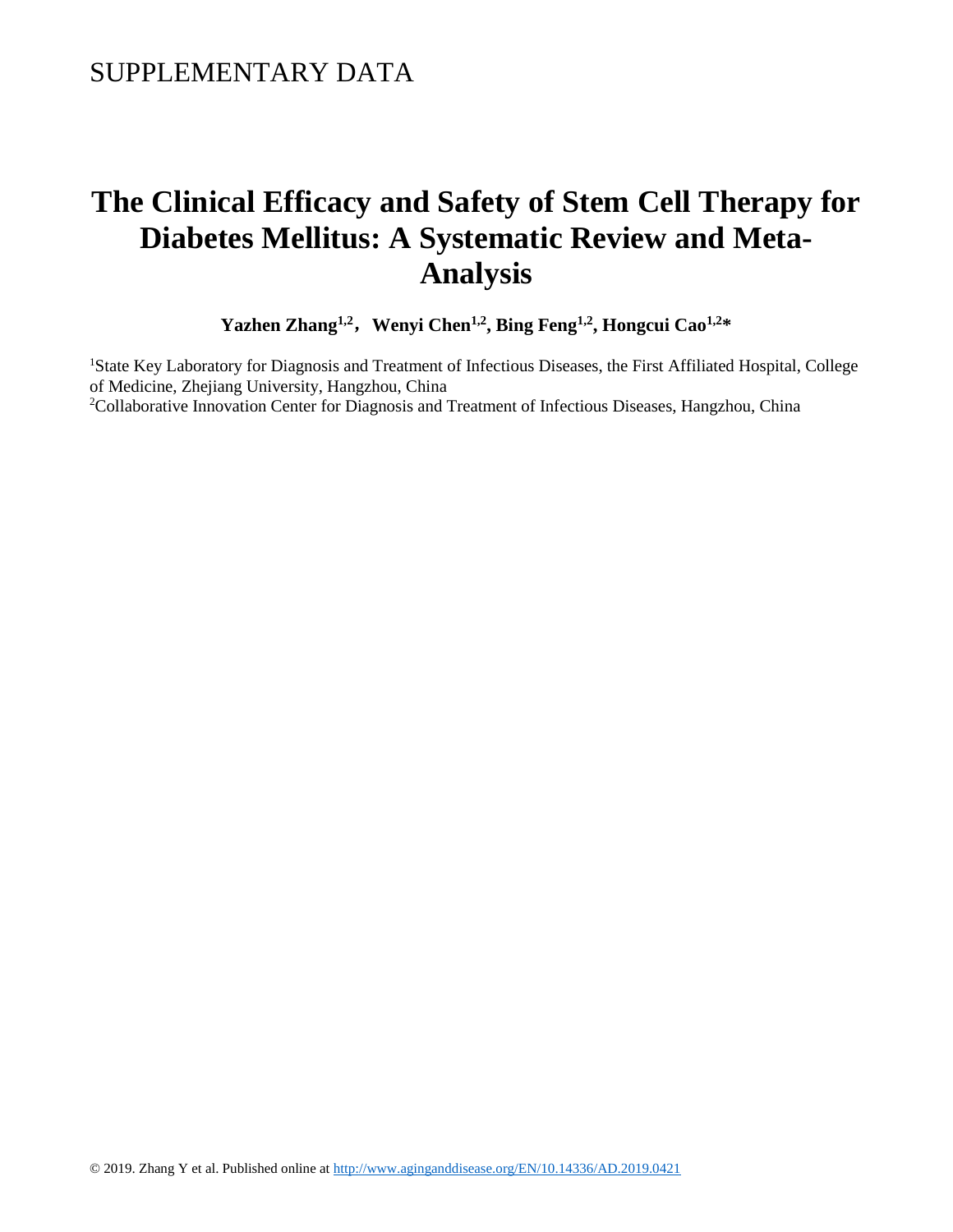#### **Supplementary Table 1.** Search strategy.

| Data source               | <b>Search terms</b>                                                                 |
|---------------------------|-------------------------------------------------------------------------------------|
| <b>PubMed</b>             | #1 stem cells [Title/Abstract]                                                      |
|                           | #2 progenitor cells [Title/Abstract])                                               |
|                           | #3 hematopoietic stem cells [Title/Abstract]                                        |
|                           | #4 mesenchymal stem cells [Title/Abstract]                                          |
|                           | #5 bone marrow mononuclear cells [Title/Abstract]                                   |
|                           | #6 cell therapy [Title/Abstract]                                                    |
|                           | #7 #1 OR #2 OR #3 OR #4 OR #5 OR #6                                                 |
|                           | #8 diabetes [Title/Abstract]                                                        |
|                           | #9 hyperglycemia [Title/Abstract]                                                   |
|                           | #10 #8 OR #9                                                                        |
|                           | #11 #7 AND #10 filters: clinical trial                                              |
| <b>Embase</b>             |                                                                                     |
|                           | #1 'stem cells': ti, ab                                                             |
|                           | #2 'progenitor cells': ti, ab                                                       |
|                           | #3 'hematopoietic stem cell': ti, ab                                                |
|                           | #4 'mesenchymal stem cell': ti, ab                                                  |
|                           | #5 'bone marrow derived stem cell': ti, ab                                          |
|                           | #6 'cell therapy': ti, ab                                                           |
|                           | #7 #1 OR #2 OR #3 OR #4 OR #5 OR #6                                                 |
|                           | #8 'diabetes': ti, ab                                                               |
|                           | #9 'hyperglycemia': ti, ab                                                          |
|                           | #10 #8 OR #9                                                                        |
|                           | #11 #7 AND #10                                                                      |
|                           | #12 #11 AND ('clinical trial'/de OR 'clinical trial (topic)'/de) AND 'article'/it   |
| <b>The Cochrane</b>       |                                                                                     |
| Library                   | #1 (diabetes): ti, ab, kw OR (hyperglycemia): ti, ab, kw (Word variations have been |
|                           | searched)                                                                           |
|                           | #2 (stem cells): ab OR (hematopoietic stem cells): ti, ab, kw OR (mesenchymal       |
|                           | stem cells): ti, ab, kw OR (bone marrow mononuclear cells): ti, ab, kw AND (cell    |
|                           | therapy): ti, ab, kw (Word variations have been searched)                           |
|                           | $#3 #2$ AND $#1$ in Trials                                                          |
| <b>ClinicalTrials.gov</b> | "diabetes" AND "stem cells"  studies with Results                                   |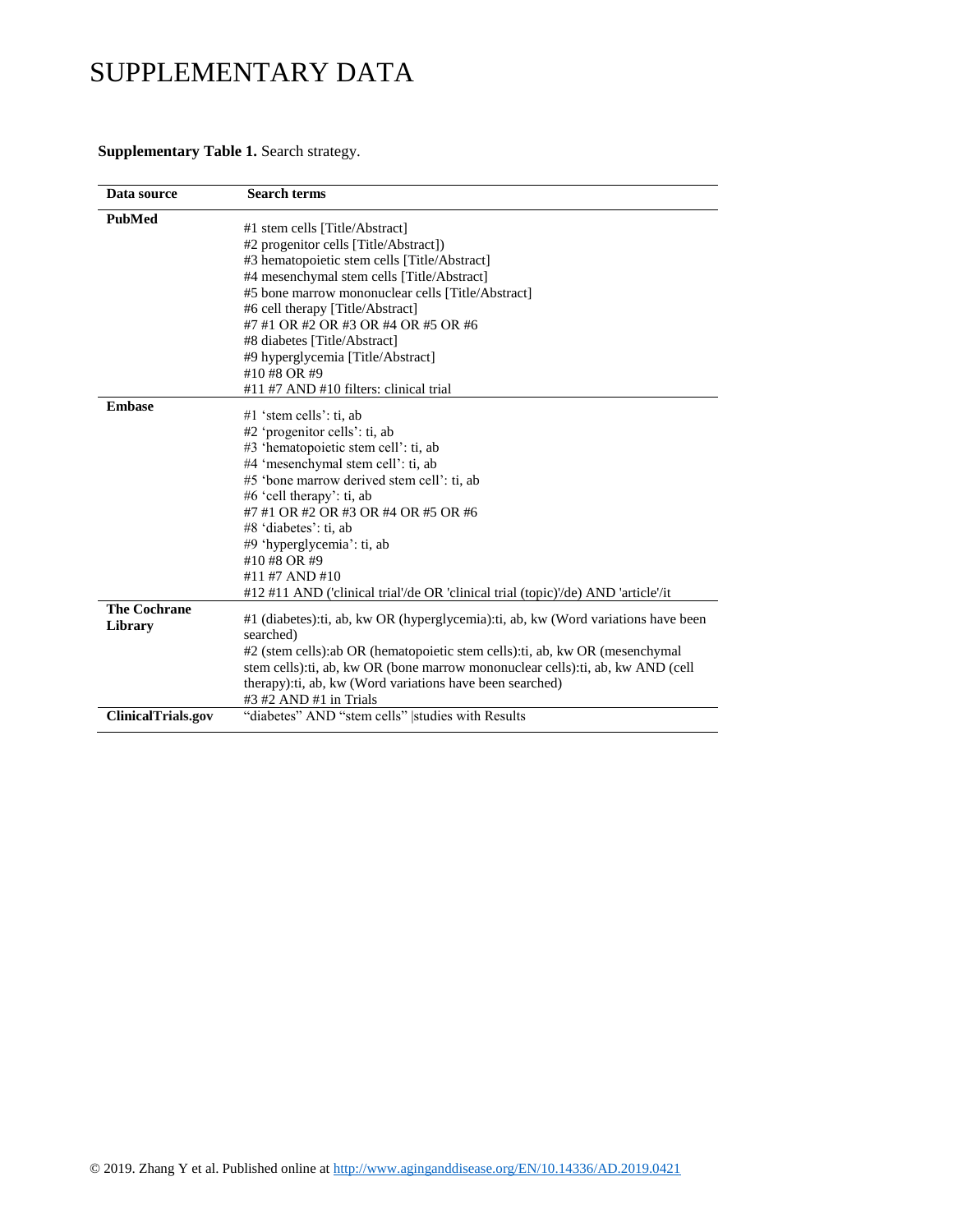|  |  |  | Supplementary Table 2. Results of the Downs and Black methodological quality assessment |  |
|--|--|--|-----------------------------------------------------------------------------------------|--|
|--|--|--|-----------------------------------------------------------------------------------------|--|

| Study               | Items        |                |              |              |              |                  |                  |              |                |                  |                   |              |                |                  |                  |              |                  |              |             |                  |                  |                  |                  |                  |             |              |                |                |
|---------------------|--------------|----------------|--------------|--------------|--------------|------------------|------------------|--------------|----------------|------------------|-------------------|--------------|----------------|------------------|------------------|--------------|------------------|--------------|-------------|------------------|------------------|------------------|------------------|------------------|-------------|--------------|----------------|----------------|
|                     | $\mathbf{1}$ | $\overline{c}$ | 3            | $\sqrt{4}$   | 5            | 6                | $\overline{7}$   | $\,$ 8 $\,$  | $\overline{9}$ | 10               | п<br>$\mathbf{1}$ | 12           | 1<br>3         | 14               | 15               | 16           | 17               | 18           | 19          | 20               | 21               | 22               | 23               | 24               | 25          | 26           | 27             | Total<br>Score |
| Ye 2017             | $\mathbf{1}$ | $\mathbf{1}$   | $\mathbf{1}$ | $\mathbf{1}$ | 1            | $\mathbf{1}$     | $\mathbf{1}$     | $\bf{0}$     | $\overline{1}$ | $\bf{0}$         | $\mathbf{0}$      | $\mathbf{1}$ | $\,1\,$        | $\mathbf{0}$     | $\mathbf{0}$     | $\mathbf{1}$ | $\mathbf{1}$     | -1           | $0^{\circ}$ | $\mathbf{1}$     | $0^{\circ}$      | $0^{\circ}$      | $\boldsymbol{0}$ | $\boldsymbol{0}$ | $0^{\rm a}$ | $\mathbf{1}$ | 5              | 20             |
| D'Addio<br>2014     | $\mathbf{1}$ | $\mathbf{1}$   | $\mathbf{1}$ | $\mathbf{1}$ | $\mathbf{1}$ | $\mathbf{1}$     | $\boldsymbol{0}$ | $\mathbf{1}$ | $\mathbf{1}$   | $\bf{0}$         | $\bf{0}$          | $\mathbf{1}$ | $\mathbf{1}$   | $\boldsymbol{0}$ | $\boldsymbol{0}$ | $\mathbf{1}$ | $\mathbf{1}$     | $\mathbf{1}$ | $0^{\circ}$ | $\boldsymbol{0}$ | $\boldsymbol{0}$ | $\mathbf{1}$     | $\boldsymbol{0}$ | $\boldsymbol{0}$ | $0^{\rm a}$ | $\mathbf{1}$ | $\sqrt{5}$     | 20             |
| Zhang<br>2012       | $\mathbf{1}$ | $\mathbf{1}$   | $\mathbf{1}$ | 1            | $\mathbf{0}$ | $\mathbf{1}$     | $\mathbf{1}$     | $\bf{0}$     | $\mathbf{1}$   | $\mathbf{1}$     | $\boldsymbol{0}$  | $\mathbf{1}$ | $\mathbf{1}$   | $\mathbf{0}$     | $\bf{0}$         | -1           | $\mathbf{1}$     | -1           | $0^a$       | $\mathbf{1}$     | $\mathbf{1}$     | $\mathbf{1}$     | $\mathbf{0}$     | $\boldsymbol{0}$ | $0^a$       | $\mathbf{1}$ | 5              | 22             |
| Li 2012             | $\mathbf{1}$ | $\mathbf{1}$   | $\mathbf{1}$ | $\mathbf{1}$ | 1            | $\mathbf{1}$     | 1                | $\mathbf{1}$ | $\mathbf{1}$   | $\mathbf{1}$     | $\mathbf{0}$      | $\mathbf{1}$ | $\mathbf{1}$   | $\mathbf{0}$     | $\mathbf{0}$     | $\mathbf{1}$ | $\mathbf{1}$     | $\mathbf{1}$ | $0^{\rm a}$ | $\mathbf{1}$     | $\mathbf{1}$     | $\mathbf{0}$     | $\boldsymbol{0}$ | $\mathbf{0}$     | $0^{\rm a}$ | $\mathbf{1}$ | $\overline{5}$ | 23             |
| Gu 2012             | $\mathbf{1}$ | $\mathbf{1}$   | $\mathbf{1}$ | 1            | 1            | $\mathbf{1}$     | $\mathbf{1}$     | $\mathbf{1}$ | $\mathbf{1}$   | $\bf{0}$         | $\mathbf{0}$      | $\mathbf{1}$ | $\overline{1}$ | $\overline{0}$   | $\mathbf{0}$     | -1           | $\mathbf{1}$     | -1           | $0^a$       | $\mathbf{1}$     | $\boldsymbol{0}$ | $\boldsymbol{0}$ | $\mathbf{0}$     | $\boldsymbol{0}$ | $0^a$       | 1            | 5              | 21             |
| Snarski<br>2010     | $\mathbf{1}$ | $\mathbf{1}$   | $\mathbf{1}$ | $\mathbf{1}$ | $\mathbf{0}$ | $\mathbf{1}$     | $\mathbf{1}$     | $\mathbf{1}$ | $\overline{1}$ | $\mathbf{0}$     | $\mathbf{0}$      | $\mathbf{1}$ | $\,1$          | $\mathbf{0}$     | $\mathbf{0}$     | $\,1\,$      | $\mathbf{1}$     | $\mathbf{1}$ | $0^{\circ}$ | $\mathbf{1}$     | $\boldsymbol{0}$ | $\mathbf{1}$     | $\boldsymbol{0}$ | $\boldsymbol{0}$ | $0^{\rm a}$ | $\mathbf{1}$ | $\overline{4}$ | 20             |
| Couri<br>2009       | $\mathbf{1}$ | 1              | 1            | $\mathbf{1}$ | 1            | $\mathbf{1}$     | $\mathbf{1}$     | $\mathbf{1}$ | $\bf{0}$       | $\mathbf{1}$     | $\boldsymbol{0}$  | $\mathbf{1}$ | $\mathbf{1}$   | $\mathbf{0}$     | $\bf{0}$         | -1           | $\boldsymbol{0}$ | -1           | $0^{\circ}$ | $\mathbf{1}$     | 1                | $\boldsymbol{0}$ | $\boldsymbol{0}$ | $\boldsymbol{0}$ | $0^{\rm a}$ | $\bf{0}$     | 5              | 20             |
| Voltarell<br>i 2007 | $\mathbf{1}$ | $\mathbf{1}$   | $\mathbf{1}$ | $\mathbf{1}$ | 1            | $\mathbf{1}$     | 1                | $\mathbf{1}$ | $\mathbf{0}$   | $\mathbf{1}$     | $\mathbf{0}$      | $\mathbf{1}$ | $\mathbf{1}$   | $\mathbf{0}$     | $\mathbf{0}$     | $\mathbf{1}$ | $\mathbf{0}$     | 1            | $0^{\rm a}$ | $\mathbf{1}$     | $\mathbf{0}$     | $\mathbf{0}$     | $\mathbf{0}$     | $\mathbf{0}$     | $0^{\rm a}$ | $\mathbf{1}$ | 5              | 20             |
| Carlsson<br>2014    | $\mathbf{1}$ | $\mathbf{1}$   | $\mathbf{1}$ | 1            | 1            | $\mathbf{1}$     | $\mathbf{1}$     | $\mathbf{1}$ | $\mathbf{0}$   | $\bf{0}$         | $\bf{0}$          | $\mathbf{1}$ | $\mathbf{1}$   | $\overline{0}$   | $\boldsymbol{0}$ | -1           | $\mathbf{1}$     | -1           | $0^a$       | 1                | $\mathbf{1}$     | $0^{\circ}$      | $\mathbf{1}$     | $\boldsymbol{0}$ | $0^{\rm a}$ | 1            | 5              | 22             |
| Hu 2013             | $\mathbf{1}$ | $\mathbf{1}$   | $\mathbf{1}$ | $\mathbf{1}$ | $\mathbf{0}$ | $\mathbf{0}$     | $\boldsymbol{0}$ | $\mathbf{1}$ | $\mathbf{1}$   | $\mathbf{0}$     | $\mathbf{0}$      | $\mathbf{1}$ | $\mathbf{1}$   | $\mathbf{1}$     | $\mathbf{1}$     | $\mathbf{1}$ | $\mathbf{1}$     | $\mathbf{1}$ | $0^a$       | $\boldsymbol{0}$ | $0^a$            | $\mathbf{1}$     | $\mathbf{1}$     | $\mathbf{1}$     | $0^a$       | $\mathbf{1}$ | $\sqrt{5}$     | 22             |
| Bhansali<br>2017    | $\mathbf{1}$ | $\mathbf{1}$   | $\mathbf{1}$ | $\mathbf{1}$ | $\mathbf{1}$ | $\mathbf{1}$     | $\mathbf{1}$     | $\mathbf{1}$ | $\mathbf{1}$   | $\mathbf{1}$     | $\mathbf{0}$      | $\mathbf{1}$ | $\mathbf{1}$   | $\mathbf{1}$     | $\mathbf{0}$     | $\mathbf{1}$ | $\mathbf{1}$     | $\mathbf{1}$ | $0^a$       | $\mathbf{1}$     | $\mathbf{1}$     | $0^a$            | $\mathbf{1}$     | $0^a$            | $0^a$       | $\mathbf{1}$ | 5              | 25             |
| Hu 2016             | $\mathbf{1}$ | $\mathbf{1}$   | $\mathbf{1}$ | $\mathbf{1}$ | $\mathbf{1}$ | $\mathbf{1}$     | $\boldsymbol{0}$ | $\mathbf{1}$ | $\mathbf{1}$   | $\bf{0}$         | $\bf{0}$          | $\mathbf{1}$ | $\mathbf{1}$   | $\bf{0}$         | $\boldsymbol{0}$ | $\mathbf{1}$ | $\mathbf{1}$     | $\mathbf{1}$ | $0^{\circ}$ | $\boldsymbol{0}$ | $\mathbf{1}$     | $\mathbf{1}$     | $\mathbf{1}$     | $\boldsymbol{0}$ | $0^{\rm a}$ | $\mathbf{1}$ | $\sqrt{5}$     | 22             |
| Skyler<br>2015      | 1            | $\mathbf{1}$   | 1            | 1            | 1            | $\boldsymbol{0}$ | $\bf{0}$         | $\mathbf{1}$ | $\mathbf{0}$   | $\boldsymbol{0}$ | $\bf{0}$          | $\mathbf{1}$ | $\mathbf{1}$   | -1               | $\bf{0}$         | -1           | -1               | -1           | $0^{\circ}$ | $\bf{0}$         | 1                | $\boldsymbol{0}$ | $\mathbf{1}$     | $0^{\circ}$      | $0^{\circ}$ | 1            | 5              | 20             |
| Guan<br>2015        | $\mathbf{1}$ | $\mathbf{1}$   | $\mathbf{1}$ | $\mathbf{1}$ | $\mathbf{1}$ | $\mathbf{1}$     | $\mathbf{1}$     | $\mathbf{1}$ | $\mathbf{1}$   | $\boldsymbol{0}$ | $\mathbf{0}$      | $\mathbf{1}$ | $\mathbf{1}$   | $\mathbf{0}$     | $\mathbf{0}$     | $\mathbf{1}$ | $\mathbf{1}$     | $\mathbf{1}$ | $0^{\circ}$ | $\mathbf{1}$     | $\mathbf{1}$     | $\mathbf{1}$     | $\boldsymbol{0}$ | $\boldsymbol{0}$ | $0^a$       | $\mathbf{1}$ | $\sqrt{3}$     | 21             |
| Liu 2014            | $\mathbf{1}$ | $\mathbf{1}$   | $\mathbf{1}$ | $\mathbf{1}$ | 1            | $\mathbf{0}$     | $\mathbf{1}$     | $\mathbf{1}$ | $1\,$          | $\boldsymbol{0}$ | $\bf{0}$          | $\,1\,$      | $\,1\,$        | $\mathbf{0}$     | $\bf{0}$         | $\mathbf{1}$ | $\mathbf{1}$     | -1           | $0^a$       | $\bf{0}$         | $0^{\rm a}$      | $\mathbf{1}$     | $\boldsymbol{0}$ | $\boldsymbol{0}$ | $0^{\rm a}$ | $\mathbf{1}$ | 5              | 20             |
| Jiang<br>2011       | $\mathbf{1}$ | $\mathbf{1}$   | $\mathbf{1}$ | $\mathbf{1}$ | 1            | $\mathbf{1}$     | $\mathbf{1}$     | $\mathbf{1}$ | $\mathbf{1}$   | $\mathbf{0}$     | $\mathbf{0}$      | $\mathbf{1}$ | $\mathbf{1}$   | $\mathbf{0}$     | $\mathbf{0}$     | $\mathbf{1}$ | $\mathbf{1}$     | $\mathbf{1}$ | $0^a$       | $\mathbf{1}$     | $\mathbf{1}$     | $\mathbf{1}$     | $\mathbf{0}$     | $\boldsymbol{0}$ | $0^{\rm a}$ | $\mathbf{1}$ | 5              | 23             |
| Bhansali<br>2017    | $\mathbf{1}$ | $\mathbf{1}$   | $\mathbf{1}$ | $\mathbf{1}$ | 1            | $1\,$            | $\mathbf{1}$     | $\mathbf{1}$ | $1\,$          | $\mathbf{1}$     | $\mathbf{0}$      | $1\,$        | $\mathbf{1}$   | $\mathbf{0}$     | $\mathbf{0}$     | $\mathbf{1}$ | $\mathbf{1}$     | -1           | $0^{\circ}$ | 1                | $\mathbf{1}$     | $0^{\circ}$      | $\boldsymbol{0}$ | $\boldsymbol{0}$ | $0^{\rm a}$ | 1            | $\overline{4}$ | 22             |
| Wu 2014             | $\mathbf{1}$ | $\mathbf{1}$   | $\mathbf{1}$ | 1            | $\mathbf{1}$ | $\mathbf{1}$     | 1                | $\mathbf{1}$ | $\mathbf{1}$   | $\bf{0}$         | $\bf{0}$          | $\mathbf{1}$ | $\mathbf{1}$   | $\mathbf{0}$     | $\boldsymbol{0}$ | $\mathbf{1}$ | $\mathbf{1}$     | $\mathbf{1}$ | $0^{\circ}$ | 1                | $0^a$            | $0^{\circ}$      | $\mathbf{1}$     | $\boldsymbol{0}$ | $0^{\rm a}$ | $\mathbf{1}$ | $\sqrt{5}$     | 22             |
| Bhansali<br>2014    | $\mathbf{1}$ | 1              | $\mathbf{1}$ | 1            | 1            | $\mathbf{1}$     | $\mathbf{1}$     | $\bf{0}$     | $\mathbf{1}$   | $\mathbf{1}$     | $\boldsymbol{0}$  | $\mathbf{1}$ | $\mathbf{1}$   | -1               | $\bf{0}$         | 1            | $\mathbf{1}$     | -1           | $0^a$       | $\mathbf{1}$     | $\mathbf{1}$     | $\mathbf{1}$     | $\mathbf{1}$     | $0^a$            | $0^a$       | $\mathbf{1}$ | 5              | 25             |
| Hu 2012             | $\mathbf{1}$ | $\mathbf{1}$   | $\mathbf{1}$ | $\mathbf{1}$ | $\mathbf{1}$ | $\mathbf{0}$     | 1                | $\mathbf{1}$ | $\mathbf{1}$   | $\mathbf{1}$     | $\mathbf{0}$      | $\mathbf{1}$ | $\mathbf{1}$   | $\mathbf{0}$     | $\mathbf{0}$     | $\mathbf{1}$ | $\mathbf{1}$     | $\mathbf{1}$ | $0^a$       | $\mathbf{1}$     | $\mathbf{1}$     | $\mathbf{1}$     | $\mathbf{0}$     | $\mathbf{0}$     | $0^{\rm a}$ | $\mathbf{1}$ | $\mathfrak{I}$ | 23             |
| Bhansali<br>2009    | $1\,$        | 1              | $\mathbf{1}$ | 1            | 1            | $\mathbf{1}$     | $\mathbf{1}$     | $\mathbf{1}$ | $\overline{1}$ | $\mathbf{1}$     | $\boldsymbol{0}$  | $1\,$        | $\mathbf{1}$   | $\overline{0}$   | $\mathbf{0}$     | -1           | 1                | -1           | $0^a$       | 1                | $0^a$            | 1                | $\boldsymbol{0}$ | $\boldsymbol{0}$ | $0^a$       | $\mathbf{1}$ | 5              | 23             |

Abbreviations: Items 1–10: Reporting; Items 11–13: External validity; Items 14–20: Internal validity – bias; Items 21–26: Internal validity -

confounding (selection bias); Items 27: Power.

0<sup>a</sup>: Item was unable to be determined, scored 0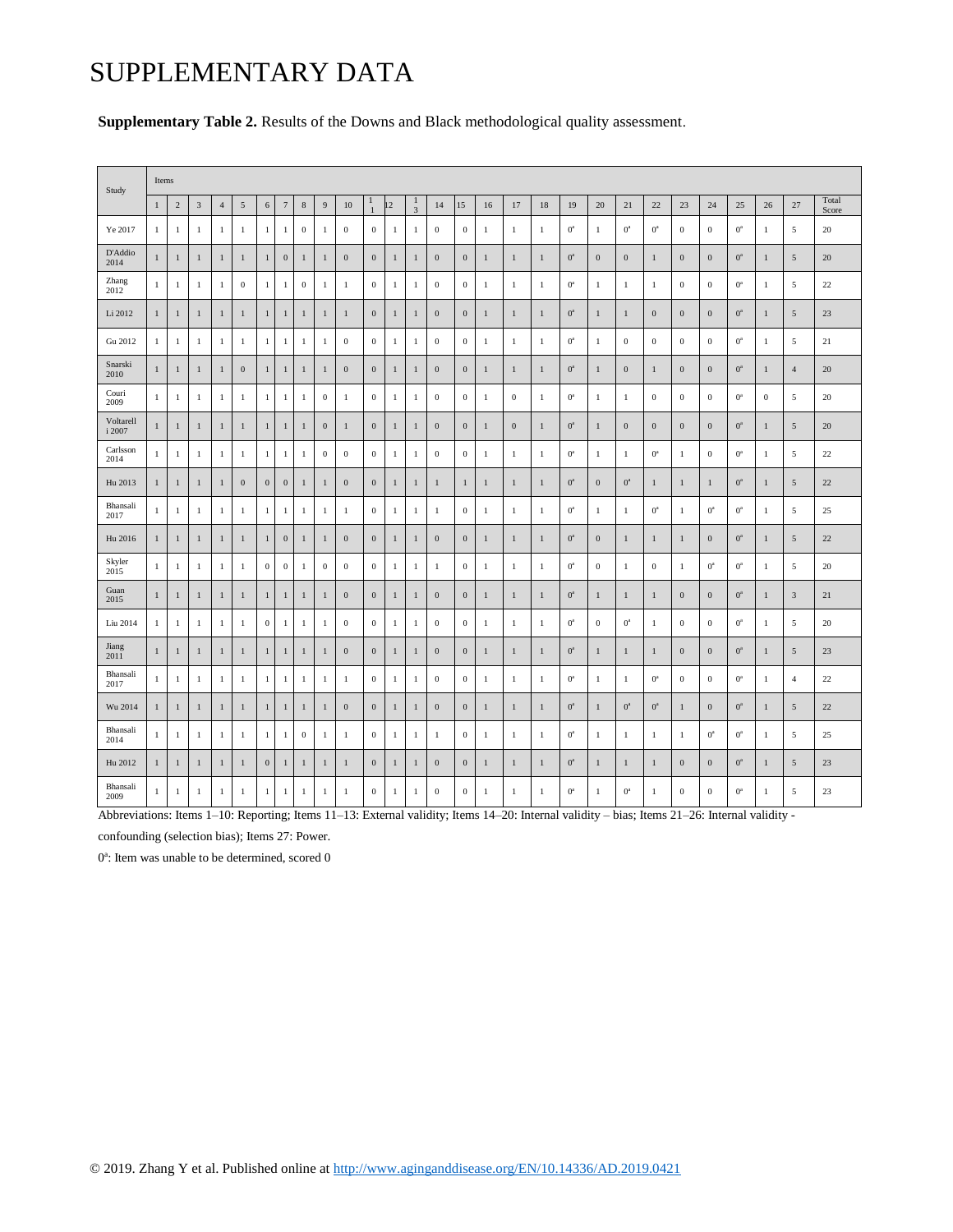**Supplementary Table 3A.** Results of sensitivity analysis of C-peptide levels in patients with T1DM after BM-HSC therapy.

| Study                                       | <b>MD 95% CI</b> | p-value | tau $\frac{1}{2}$ | $I^{\wedge}2$ |
|---------------------------------------------|------------------|---------|-------------------|---------------|
| All studies included (random effects model) | 0.49(0.24, 0.74) | < 0.001 | 0.06              | 93%           |
| <b>Omitting D'Addio 2014</b>                | 0.38(0.21, 0.54) | 0.16    | 0.01              | 42%           |
| Omitting Snarski 2010                       | 0.47(0.20, 0.74) | < 0.001 | 0.07              | 95%           |
| Omitting Voltarelli 2007                    | 0.46(0.17, 0.75) | < 0.001 | 0.07              | 95%           |
| Omitting Ye 2017                            | 0.53(0.25, 0.81) | < 0.001 | 0.06              | 94%           |
| Omitting Zhang 2012                         | 0.56(0.36, 0.76) | 0.04    | 0.02              | 64%           |

**Supplementary Table 3B.** Results of sensitivity analysis of HbA1c levels in patients with T1DM after BM-HSC therapy.

| Study                                       | <b>MD 95% CI</b>         | p-value | $tau^2$ | $I^{\wedge}2$ |
|---------------------------------------------|--------------------------|---------|---------|---------------|
| All studies included (random effects model) | $-4.11(-5.11, -3.11)$    | < 0.001 | 0.79    | 88%           |
| <b>Omitting Couri 2009</b>                  | $4.54(-5.38,-3.70)$      | 0.10    | 0.32    | 56%           |
| Omitting D'Addio 2014                       | $-4.32(-6.22, -2.41)$    | < 0.001 | 2.38    | 88%           |
| Omitting Snarski 2010                       | $-3.79$ $(-4.84, -2.74)$ | < 0.001 | 0.73    | 90%           |
| Omitting Ye 2017                            | $-3.98(-5.25, -2.70)$    | < 0.001 | 1.01    | 91%           |

**Supplementary Table 4A.** Results of sensitivity analysis of C-peptide levels in patients

with T2DM after MSC therapy.

| Study                                       | MD 95% CI                | p-value | tau $\gamma$ 2 | $I^{\wedge}2$ |
|---------------------------------------------|--------------------------|---------|----------------|---------------|
| All studies included (random effects model) | $0.24$ ( $-0.27, 0.76$ ) | 0.08    | 0.11           | 60%           |
| <b>Omitting Bhansali 2017</b>               | 0.59(0.06, 1.13)         | 0.58    | 0.00           | $0\%$         |
| Omitting Jiang 2011                         | $0.22(-0.32, 0.76)$      | 0.04    | 0.12           | 76%           |
| <b>Omitting Liu 2014</b>                    | $0.00 (-0.06, 0.07)$     | 0.37    | 0.00           | $0\%$         |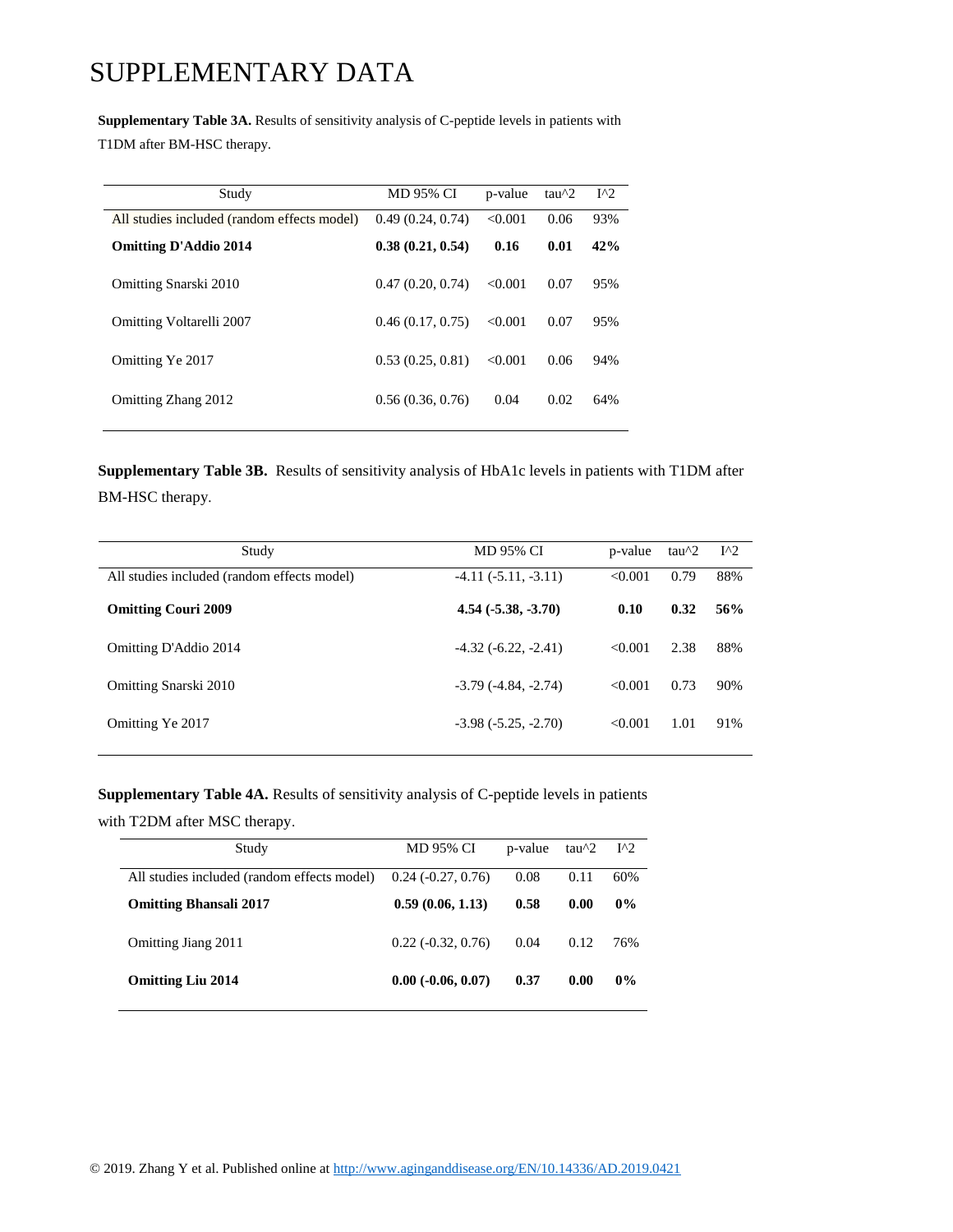#### **Supplementary Table 4B.** Results of sensitivity analysis of C-peptide levels in patient

T2DM after BM-MNC therapy.

| Study                                       | <b>MD 95% CI</b>            | p-value | $tau^2$ | $I^{\wedge}2$ |
|---------------------------------------------|-----------------------------|---------|---------|---------------|
| All studies included (random effects model) | 0.36(0.08, 0.64)            | < 0.001 | 0.07    | 81%           |
| <b>Omitting Bhansali 2009</b>               | $0.34$ ( $-0.06$ , $0.73$ ) | 0.001   | 0.12    | 81%           |
| Omitting Bhansali 2014                      | 0.29(0.02, 0.56)            | < 0.001 | 0.06    | 82%           |
| <b>Omitting Bhansali 2017</b>               | 0.47(0.28, 0.66)            | 0.12    | 0.02    | 49%           |
| Omitting Bhansali 2017                      | 0.41(0.07, 0.74)            | < 0.001 | 0.08    | 84%           |
| Omitting Wu 2014                            | $0.34$ ( $-0.05$ , $0.73$ ) | < 0.001 | 0.12    | 85%           |

**Supplementary Table 4C.** Results of sensitivity analysis of HbA1c levels in patients with T2DM after MSC therapy.

| Study                                       | MD 95% CI                     | p-value | $tau^2$ | $I^{\wedge}2$ |
|---------------------------------------------|-------------------------------|---------|---------|---------------|
| All studies included (random effects model) | $-1.54$ ( $-2.48$ , $-0.61$ ) | < 0.001 | 0.72    | 85%           |
| <b>Omitting Bhansali 2017</b>               | $-1.89(-2.70,-1.08)$          | 0.06    | 0.31    | 64%           |
| Omitting Hu 2016                            | $-1.37(-2.49, -0.25)$         | 0.005   | 0.75    | 81%           |
| Omitting Jiang 2011                         | $-1.23$ $(-2.17, -0.29)$      | < 0.001 | 0.60    | 87%           |
| Omitting Liu 2014                           | $-1.72$ ( $-3.03$ , $-0.40$ ) | < 0.001 | 1.13    | 90%           |

**Supplementary Table 4D.** Results of sensitivity analysis of HbA1c levels in patients with T2DM after BM-MNC therapy.

| Study                                       | MD 95% CI                | $p-$    | $tau^2$ | $I^{\wedge}2$ |
|---------------------------------------------|--------------------------|---------|---------|---------------|
|                                             |                          | value   |         |               |
| All studies included (random effects model) | $-0.51(-1.13, 0.11)$     | < 0.001 | 0.53    | 90%           |
| <b>Omitting Bhansali 2009</b>               | $-0.39(-1.12, 0.33)$     | < 0.001 | 0.62    | 92%           |
| Omitting Bhansali 2014                      | $-0.65$ $(-1.28, -0.02)$ | < 0.001 | 0.44    | 88%           |
| Omitting Bhansali 2017                      | $-0.67(-1.28, -0.06)$    | < 0.001 | 0.41    | 88%           |
| Omitting Bhansali 2017                      | $-0.60(-1.28, 0.08)$     | < 0.001 | 0.54    | 91%           |
| Omitting Hu 2012                            | $-0.34(-0.97, 0.29)$     | < 0.001 | 0.43    | 84%           |
| Omitting Wu 2014                            | $-0.38(-1.14, 0.37)$     | < 0.001 | 0.66    | 92%           |